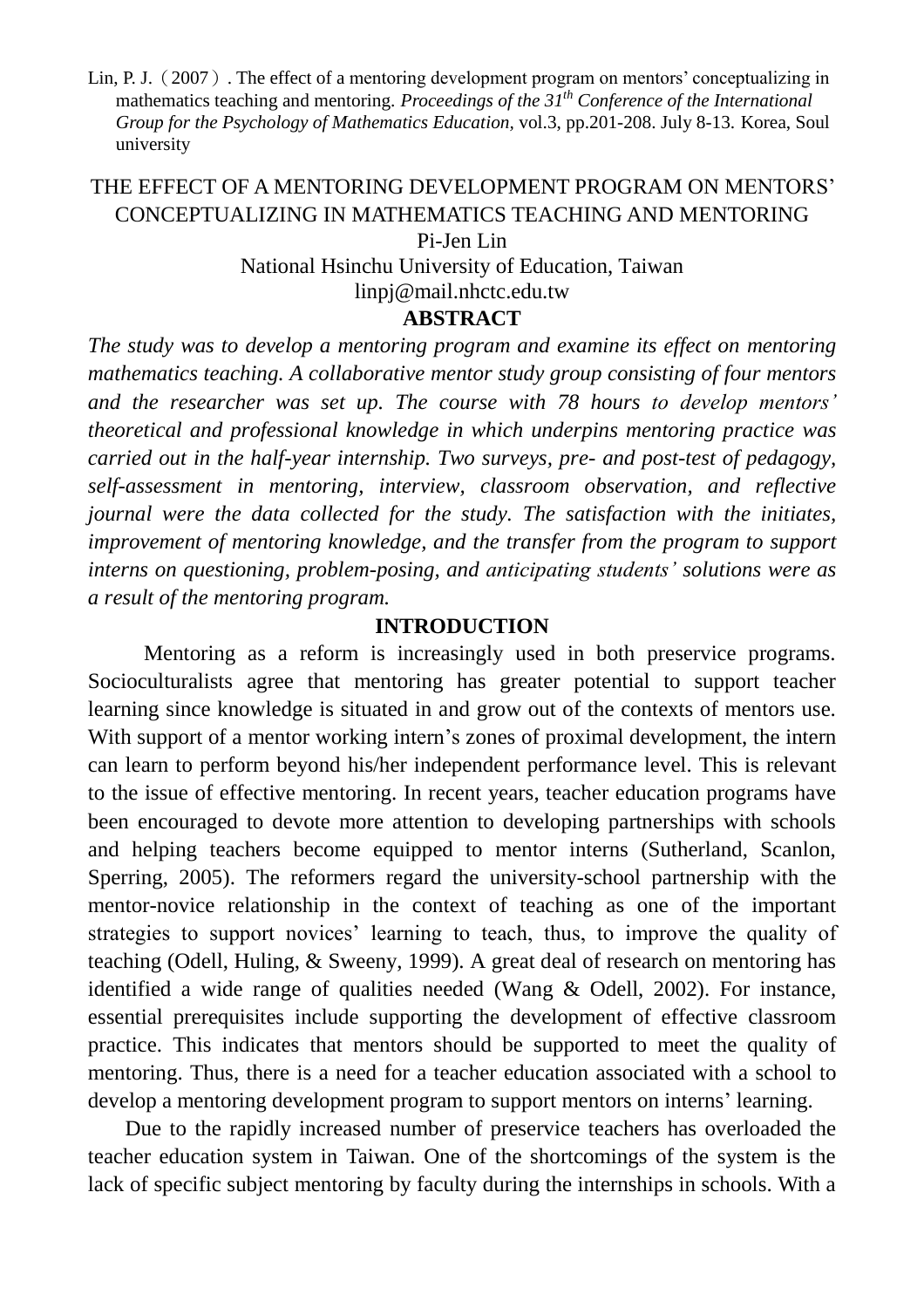heavy mentoring load and widespread geographical locations of interns mentored, much of the responsibility for mentoring interns lies with the mentors in the schools rather than with teacher educators. Moreover, most of the elementary school teachers teach several subjects, it leads to require interns to have teaching in all the subject areas. However, this requirement might not have been fulfilled completely because the mentors had little knowledge or different ideas in their minds about the roles of the interns in teaching mathematics (Lo, Hung, & Liu, 2002). To improve the quality of mentoring, a mentor development joint research project including mathematics, language, and science, as an innovative approach, was initiated at a university associated with a school. The aim of the joint project is to train professional subject mentors and to improve interns' teaching in all subjects. This study involving mathematics as one of the three sub-projects contained in the joint project was intended to develop a mentoring development program that is designed to develop both mentors conceptualizing mathematics teaching and practicing for mentoring interns. The effect of the program on mentors' conceptualizing and practicing in teaching and mentoring will be examined in the study.

## **Theoretical Framework of the Mentoring Development Program**

The theoretical framework of mentoring to support interns learning to teach is based on three models of mentor preparation in which are widely used in both preservice programs. The knowledge transmission model assumes that knowledge of mentoring comes from research rather than from mentors' own experiences and practices, so that such knowledge can be transmitted to mentors in the form of discrete concepts and skills. Although this model helps mentors to develop many mentoring skills and techniques, there is no evidence that mentors are able to apply such learning in their practice with interns (Evertson & Smithey, 2000).

The theory-and-practice connection model assumes that knowledge of mentoring comes both from research and mentors' practical knowledge, so that mentoring skills and knowledge should be actively constructed by mentors and then through integration of their practical knowledge of teaching and learning, with the support of teacher educators. This model, unlike the transmission model influences mentors' sensitivity the needs and problems of interns. This model, teacher educators are still distant from actual mentoring practice (Wang & Odell, 2002).

The collaborative inquiry model stresses mentors' active construction of mentoring knowledge through the integration of their practical knowledge of teaching, the application of what they have learned in practice and constant dialogue with teacher educators. The distinction of this model from the theory-and-practice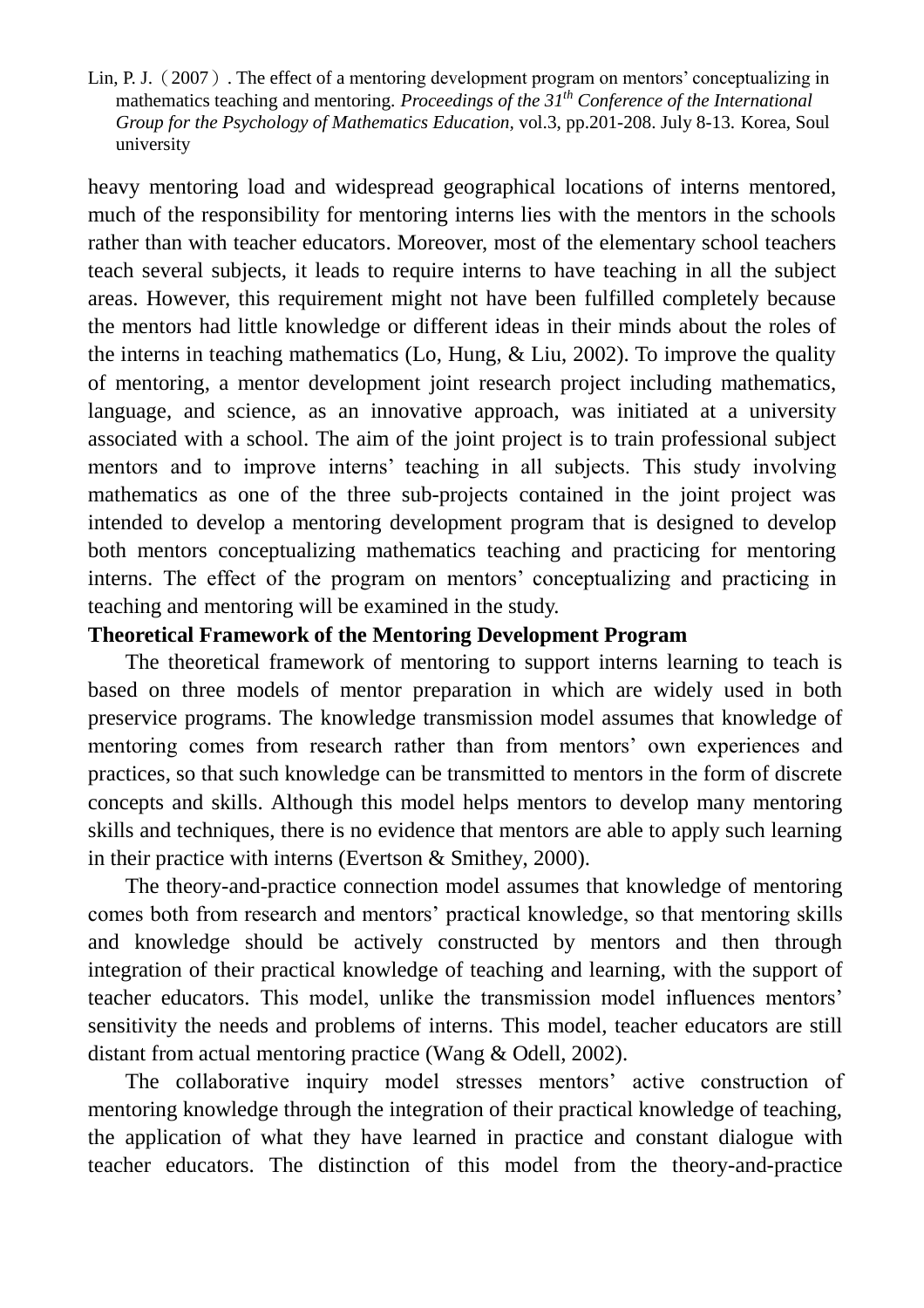connection model in that teacher educators work with mentors and interns residing in the context of teaching and mentored learning to teach. Through this process, the teacher educator helped to deepen the mentor's understanding of practice. This model not only values mentors as learners who actively inquiry into teaching and mentoring but also views teacher educators as learners who examine and develop the knowledge and skills of mentoring in the context of teaching and mentoring. In this model, mentors, interns, and teacher educators are all researchers, learners, contributors of knowledge related to teaching and mentoring.

The effects of each model on mentoring are likely to be different. The mentoring development program with university-school partnership developed in this study takes the assumption of collaborative inquiry model that knowledge and skills of mentoring are constructed through practice-centered conversation and collaborative inquiry with a community of mentors in the contexts of teaching and mentoring.

### **METHOD**

#### **Study Context**

In developing the program to enhance mentor development, the main consideration was dependent on the willing of the mentors and interns. There was no agreement that enabled them to be remunerated for their participation. When developing the activities involved in the study were conscious of the need to maximize the interns' involvement in the internship while at the same time minimizing the disruption this participation might cause the mentors and the school.

Four teachers (Yeu, Lang, Ju, and Zue) from an elementary school met regularly with a teacher educator (the researcher) from a university supervising their interns (Huei, Ting, Jong, and Jun) to investigate collective experiences with mentoring. The half-year placement plan enabled four interns to be placed to the school during the study. The researcher was assigned for four hours per week as the university program liaison responsible for interns' supervision at the school.

#### **The Mentoring Development Program**

The goal of the program was to create the opportunity of support mentors learning in mentoring such that enhancing the quality of teacher education offered at the university by providing the interns with greater involvement with mentors. The course of the program was designed to develop mentors' theoretical and professional knowledge in which underpins mentoring practice. The theoretical knowledge provides mentors with an understanding of designing principles and gives rise to the professional knowledge when mentors enact it in implementing tasks in classrooms (Shulman, 1998). The two components integrated into the course containing 78 hours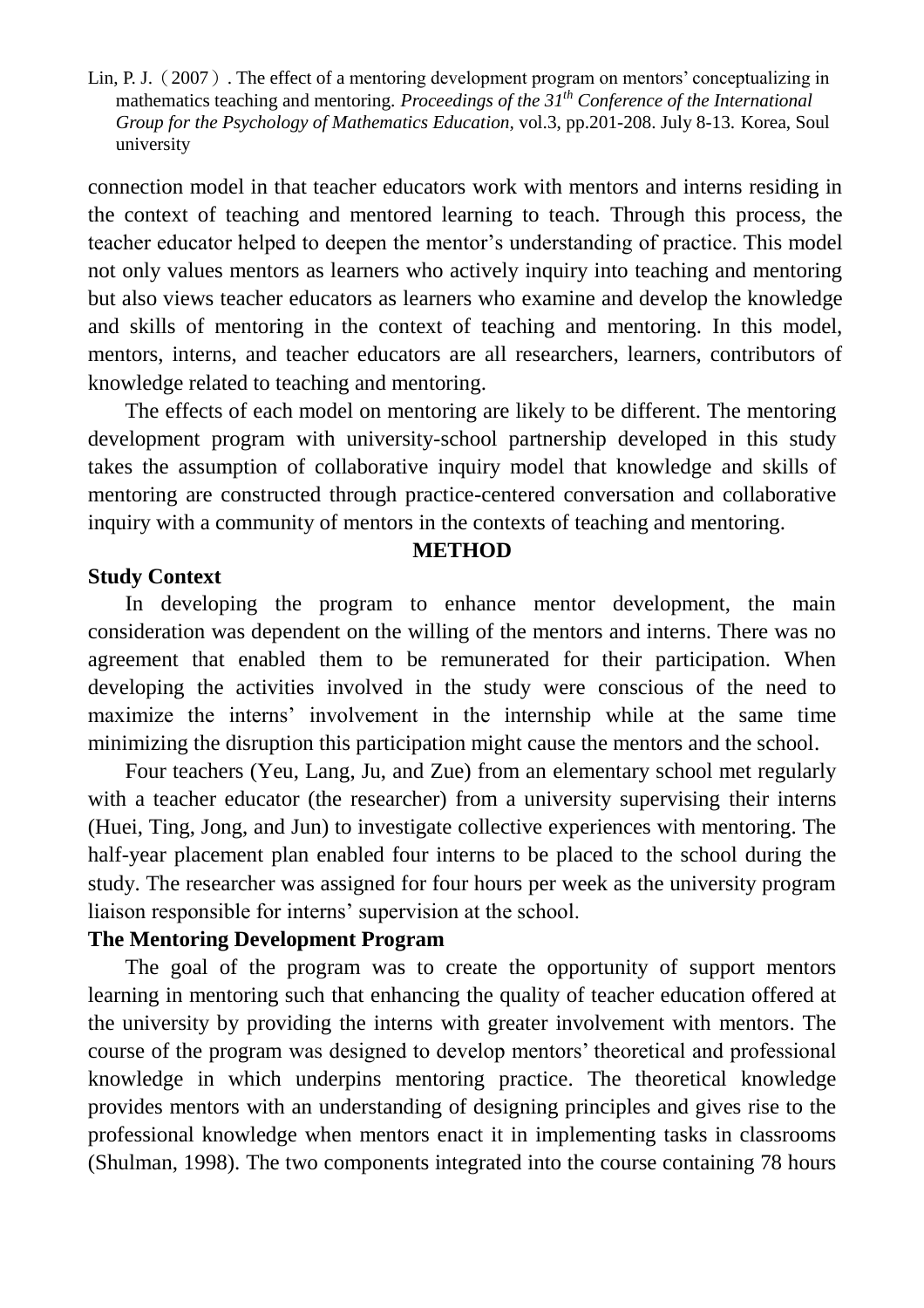with twenty six 3-hour units were implemented at two stages: (i) a summer workshop with 36 hours containing twelve 3-hour sessions (ii) school-year initiates with 42 hours containing fourteen 3-hour sessions in a half year. Table 1 introduces the contents, units, and periods of the workshop of the course.

During the half-year internship, a collaborative mentor study group (CMSG) consisting of the research and four school teachers was set up. To provide the support of learner-oriented teaching and mentoring to the mentors, the structure of the activities was developed. The lessons of the mentors were scheduled to be observed twice in turn. The first of which was to enable each mentor to watch a pair of mentor-intern's preparation of a lesson, how to carried out the lesson, and de-briefing conversation between them on the lesson. The CMSG met routine weekly with 3 hours allowing mentors mutually support to learn from one another's mentoring in preparing a lesson, observing, and reflecting on a lesson. The intern was asked by the mentor of the observed pair to identify areas which she felt more problematic in implementation and reflection on the lesson observed. Each weekly meeting was audio and video taped.

| Contents of the course                  | $#$ of units | # of units in workshops |             |  |
|-----------------------------------------|--------------|-------------------------|-------------|--|
|                                         |              | Summer                  | School-year |  |
| Pedagogy of mathematics contents        |              | 3                       |             |  |
| Assessment of mathematics               |              |                         |             |  |
| Design of mathematics activities        |              |                         | 3           |  |
| Classroom observation                   |              |                         |             |  |
| Use of teaching aids                    | 2            |                         |             |  |
| Management of mathematics classroom     |              |                         |             |  |
| Mentoring practices                     | 9            |                         | 8           |  |
| Professional development and reflection |              |                         |             |  |
| Totally                                 | 26           |                         | 18          |  |

Table 1: Contents, units, and period of workshops of the course of the mentoring program

The researcher, as a learning partner of the mentors, played the roles in facilitating, probing, and giving feedback to the mentors and created the opportunity for the mentors to discuss how to maximize the opportunities of the interns' learning. The researcher believes that mentors'knowledge of mentoring is actively constructed through the integration of practical knowledge of teaching and experience of learning via social interaction.

## **Data Collected and Analyzed**

Kirkpatrick and Kirkpatrick's (2006) model was the basis of the study to examine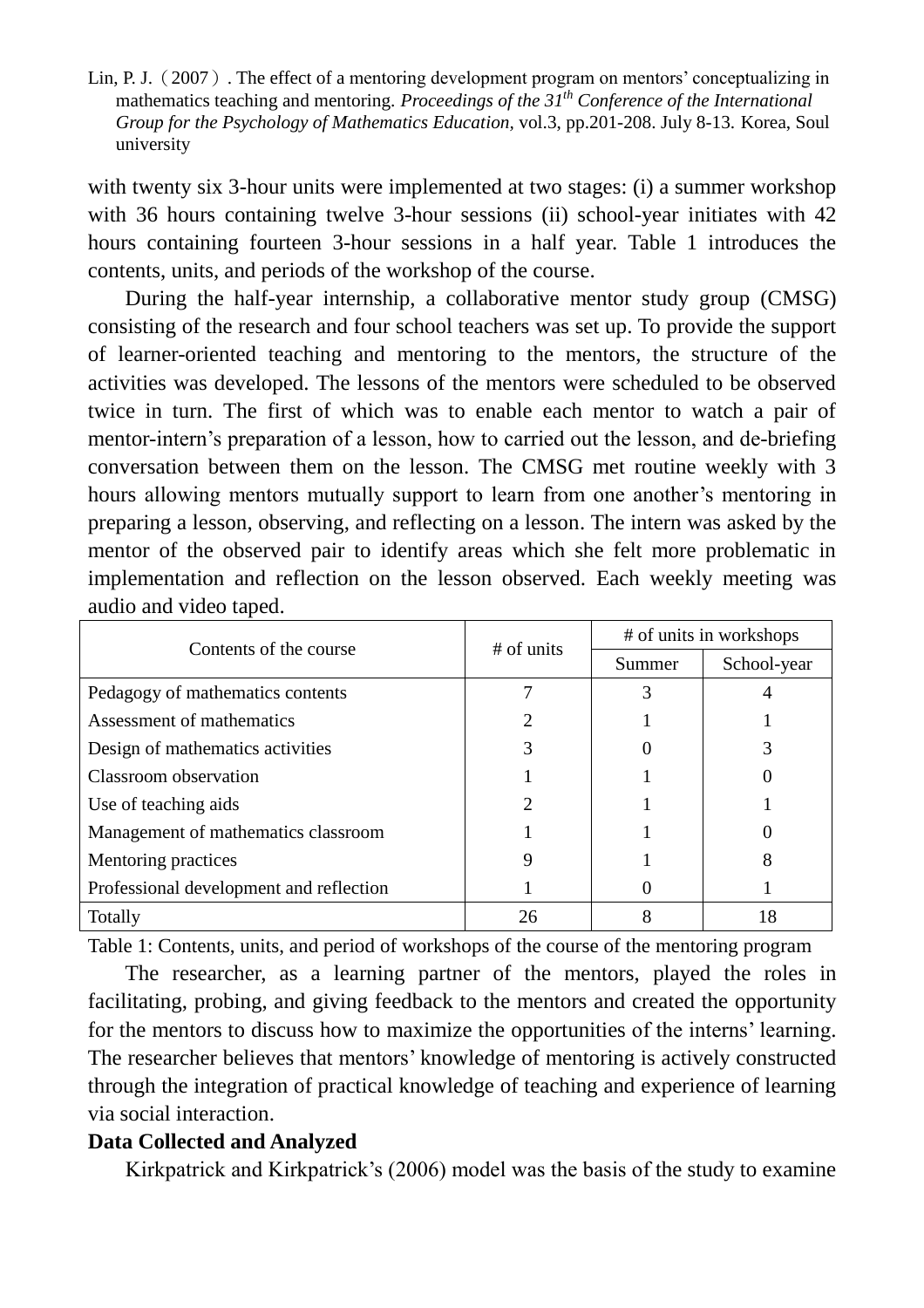the effect of the mentoring program. At the reaction level, the mentors were interviewed on the feedback of summer workshop and half-year school mentoring activities for measuring what they thought and felt about the program. At the learning level, pre-test and post-test were conducted aligned with self-assessment 5-scale questionnaire professional standards, which was built in previous year of the study (Lin & Tsai, 2007), to assess the extent to which mentors change attitudes, improve knowledge and skill. The instrument with 15 items consisted of 5 items for assessing knowledge of content, 5 items of pedagogical knowledge, and 5 items of knowledge of students' cognition. The constructed validity and reliability of the questionnaires has been examined in previous study (Lin & Tsai, 2007). At the behavior level, classroom observation, interview, and mentors' mathematics journal were measured how mentors transferred their knowledge and skill in mentoring as a resulted of the mentoring program. Each mentor was also conducted individually with a semi-structure interview. The interview included questions about their views of teaching and mentoring, their mentoring practices as well. For the purpose of the study, only some parts of the data in the interview were used.

### **RESULT**

## **Reaction Level**: **Satisfaction of the Course of the Progra**m

Table 2 describes the mentors' satisfaction of the activities of the half school-year initiates. They not only had a consistent agreement on the importance but also had a satisfaction with the topics including pedagogy, observation, and sharing practice of mentoring conducted in summer workshop. Nevertheless, for them, classroom arrangement is not as important as other topics. Zue commented that

…I have already developed my own way of classroom management through years of teaching experience. General classroom management is not needed at this moment. Instead, to create the norms of students' discourse in mathematics classroom is my weakness so that it is hard for me to start. I finally realized the significance of instructor's role of playing students'discussion from this summer workshop.… (Zue, Interview).

| Contents of the course                         |     | Importance |      | Satisfaction |  |
|------------------------------------------------|-----|------------|------|--------------|--|
|                                                |     | <b>SD</b>  | Mean | <b>SD</b>    |  |
| School-year workshop on mathematics teaching   |     |            |      |              |  |
| Understanding the logic sequence of activities | 4.0 | $\theta$   | 4.5  | 0.5          |  |
| Enhancing teachers' ability in questioning     | 4.0 | $\Omega$   | 4.25 | 0.83         |  |
| Enhancing teachers ability in problem posing   | 4.0 | $\theta$   | 4.25 | 0.83         |  |
| Designing lesson plan                          | 4.0 | $\theta$   | 3.75 | 0.83         |  |
| Social mathematics norms                       | 4.0 | $\theta$   | 3.5  | 0.87         |  |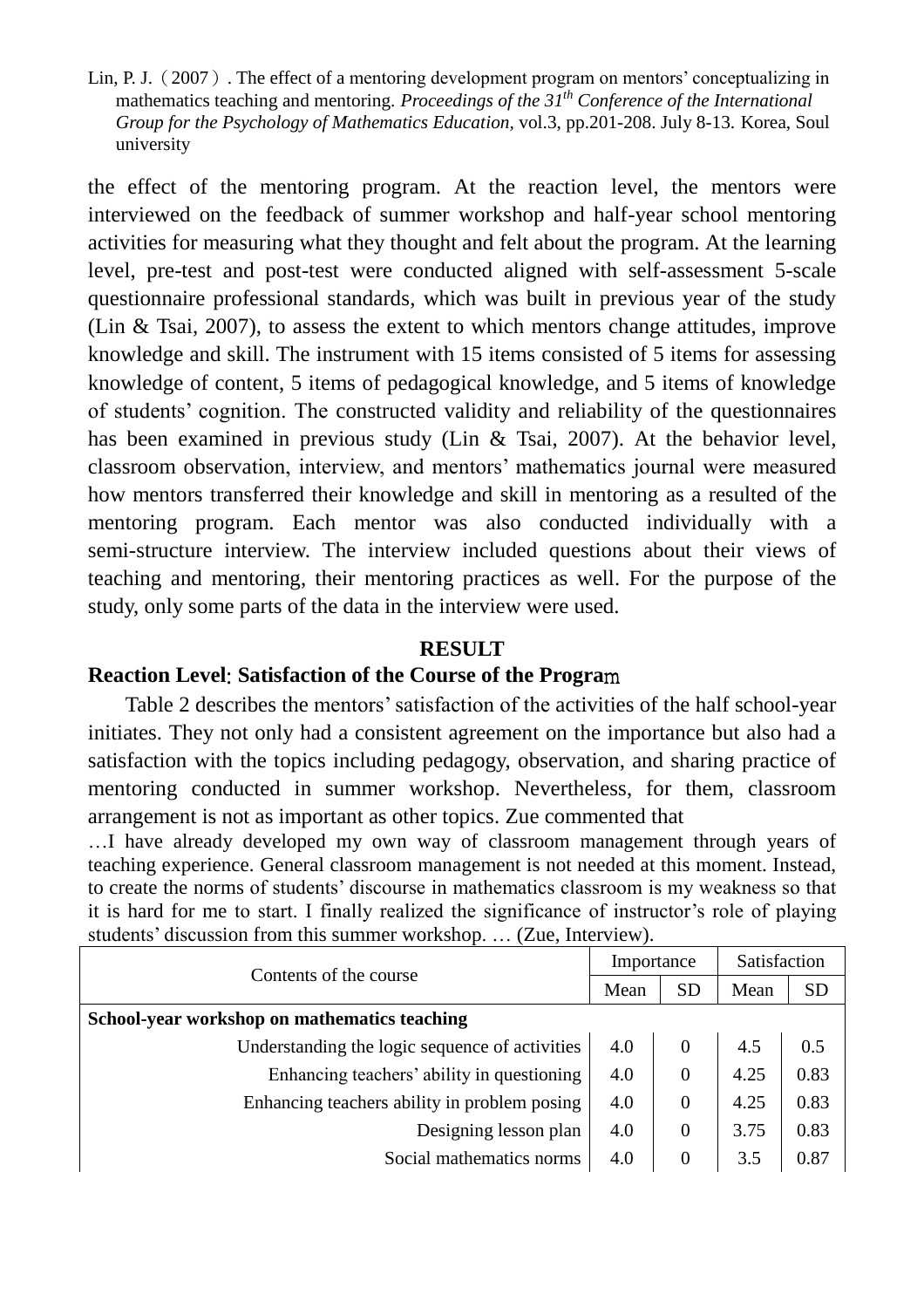| Diagnosing students' misconception and remedy     | 3.75 | 0.43           | 3.75 | 0.83 |
|---------------------------------------------------|------|----------------|------|------|
| School-year workshop on mentoring teaching        |      |                |      |      |
| Observing peers' lessons                          | 4.0  | $\overline{0}$ | 4.0  | 1.0  |
| Working with intern on lesson plan                | 3.75 | 0.43           | 4.5  | 0.5  |
| Observing mentor-intern mentoring on lesson plan  | 3.75 | 0.43           | 4.25 | 0.83 |
| Working with other mentors on lesson plan         | 3.75 | 0.43           | 4.5  | 0.5  |
| Discussing with intern in post-lesson             | 3.25 | 0.43           | 3.5  | 0.5  |
| Discussing with the CTSG after their own teaching | 4.5  | 0.5            | 4.5  | 0.5  |
| Discussion with the CTSG after peer's teaching    | 3.75 | 0.43           | 4.0  | 1.0  |

Table 2 Mentors' Satisfaction of the Course of Mentoring Program

Two kinds of activities engaged in the CMSG were to foster mentors' knowledge of teaching and mentoring in teaching, as described in Table 2. Of the knowledge of mathematics pedagogy, the mentors had a consistent agreement on the importance of mentoring activities including the logic structure of activities, enhancing skills of questioning, and problem posing. Ju reflected on fraction teaching as follows.

...Although having 14 years of teaching, I have never realized various meanings of fraction. In the workshop, I know that the various meanings of fraction including part-whole model, iteration of unit, a value of number line, operator, and ratio. There is a different difficulty for students learning among them. …(Ju, Interview).

The mentors had the least satisfaction with the work of social mathematics norm (Mean=3.5), although they agreed the importance of the social mathematics norm of a learner-oriented approach. The data of Table 2 shows that the mentors were satisfied with the mentoring in teaching, in addition to lesson plan working with intern (Mean=3.5). Lang expressed her opinion on lesson plan working with intern as follows.

**…**prior to my teaching, I worked a lesson plan with Jong. Initially, I asked him to read textbook and searching for relevant resources of teaching in advance. In the lesson plan meeting, he grasped the objective of each activity, but he was not aware of the need of adaptation of the activities covered in the textbook. While planning a lesson, Jong did not attend to the importance of anticipating students' possible strategies and posing a contextual problem.….(Ju, Interview).

## **Learning level: The Extent to Which Mentors Improved Knowledge and Skill.**

Comparing the pretest, the mentors had a better performance than on posttest of knowledge. The percentages of pre- and post-test four mentors Yeu, Lang, Ju, and Zue performed were from 40% to 73%, from 53% to 86%, from 40% to 80%, from 40% to 67%, respectively. The result indicates that the mentors improved their content knowledge, pedagogical knowledge, and had better understanding of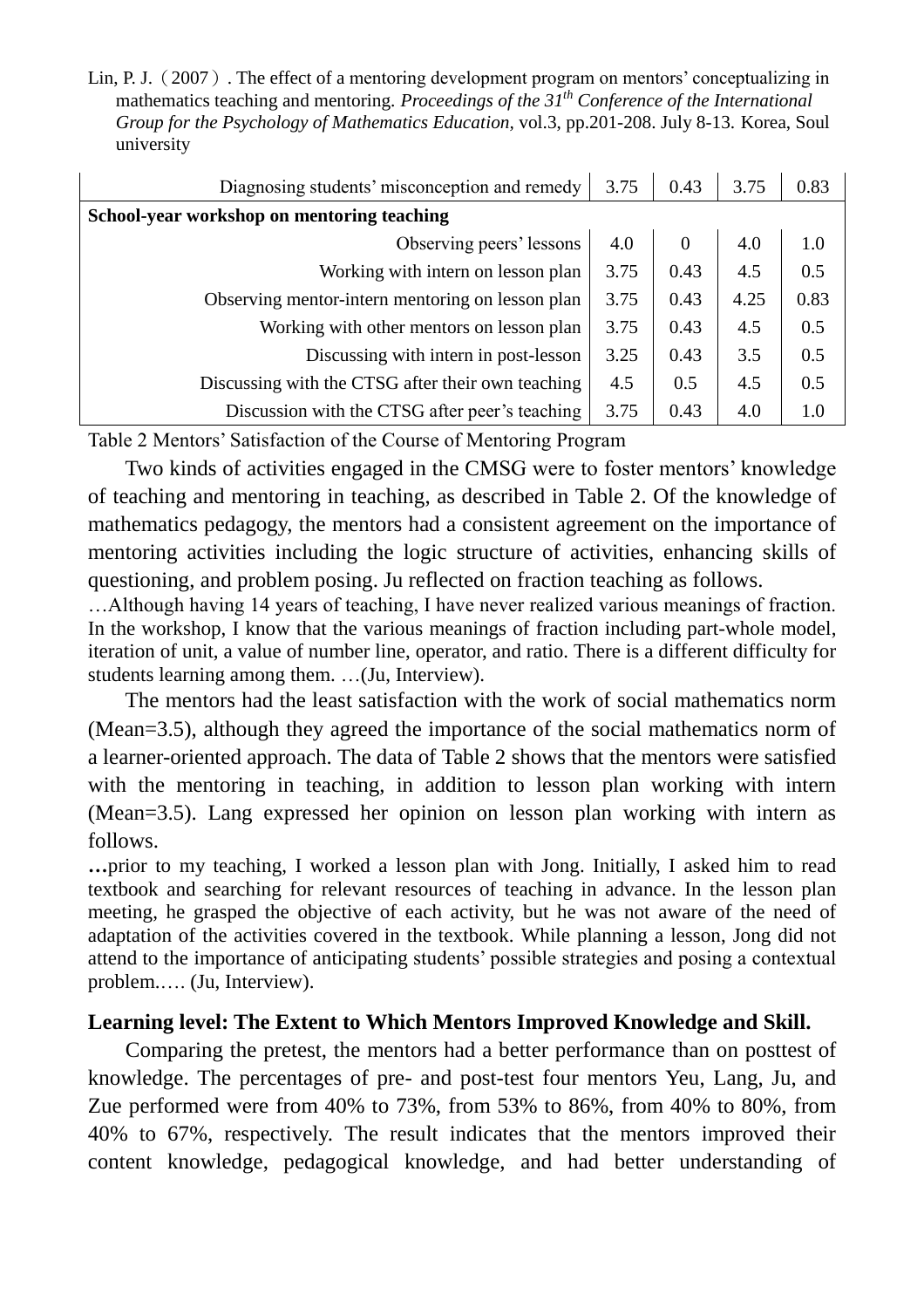students' learning, but they still had a space to improve continually their knowing about teaching. The data also shows that the mentors had very poor understanding of the logic structure of activities performed in the pre-test. With the mutual support of the CMSG, they gradually constructed the structure of teaching in specific topic.

Self-assessment of confidence in mentoring is the indicator of improving mentors' knowledge and skill in mentoring. Before entering the program, the mentors had no confidence in performing 9 items out of 16 items of professional literacy, 20 items out of 34 items of mathematics teaching, and 24 items out of 36 items of mentoring practice, respectively. With the help of the program, they gained more confidence in mathematics teaching and mentoring their interns. The items they had no confidence in performing were from 53 decreasing to 15 items including 9 items of teaching and 6 items of mentoring teaching. Their improved knowledge and skill of questioning and problem-posing was also supported by their reflective journals.

... in terms of asking key question, I know it is important to clarify students' thought but I had an anxiety with this after summer workshop. With the help of classroom observation, I know that it is important to give students longer time to think about the question I asked. Before entering the program, most of the questions I asked were too closed to stimulating students' various solutions (Lang, Journal).

## **Behavior Level: TransferoccurredinInterns'TeachingMentored by Mentors**

Classroom observation was measured how mentors transferred their knowledge and skill in mentoring interns'teaching as a result of the program. As observed, the mentors not only improved their pedagogical knowledge but also enhanced their ability in transferring to guide interns'on problem-posing, asking key questions, and anticipating students' possible solutions. Yeu reminded Huei of connecting to students' daily context while giving students a problem to solve.

...I worked with my intern on reviewing the structure to examine whether the problems given in teacher guide are relevant to students' daily life. I suggested them keep the objective of the lesson but using more attractive problems to replace the de-contextualized problems if needed.… (Yeu, CMSG meeting).

The four interns' performing in teaching is one of the indicators of examining the effect of the mentoring program. Each intern's lesson was assessed by eight assessors consisting of the researcher, four mentors, and three interns. The average score of each of the 10 items of classroom behavior for each intern was listed in Table 3. The data shows that excepting the item of encouraging students to figure out various solutions and comparing them, they performed well in other items of teaching behavior. The average score of each item has greater than 4.0. The result indicates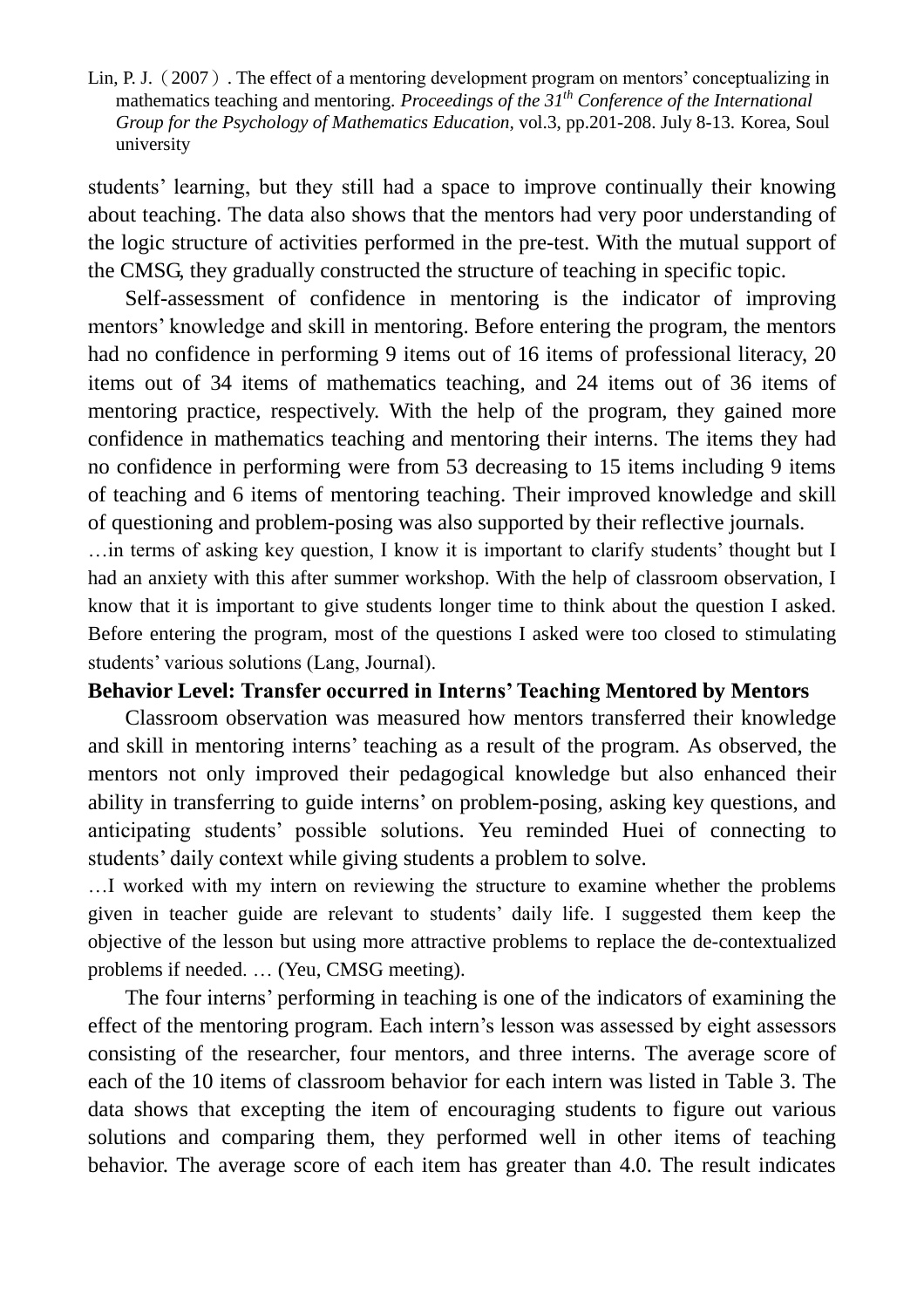that mentors' mentoring in interns' knowledge and skill dealing with encouraging students to figure out solution is not so easy as other teaching skills.

| Teaching behaviors                                            | Huei | T <u>ing</u> | Jo <u>ng</u> | Jun | Mean |
|---------------------------------------------------------------|------|--------------|--------------|-----|------|
| 1. Drawing students' attention by using various strategies    | 3.7  | 4.8          | 4.5          | 4.6 | 4.4  |
| 2. Appropriateness of using teaching aids (e.g. technology).  | 3.6  | 4.9          | 4.9          | 4.6 | 4.5  |
| 3. Asking key questions to support students' thinking.        | 3.8  | 4.4          | 4.1          | 4.5 | 4.2  |
| 4. Posing problems relevant to students' daily life.          | 4.3  | 4.4          | 3.5          | 4.5 | 4.2  |
| 5. High interaction with students.                            | 3.6  | 4.9          | 4.5          | 4.0 | 4.3  |
| 6. Encouraging students' to figure out various solutions      | 4.1  | 3.6          | 4.1          | 3.9 | 3.9  |
| 7. Enable to diagnose students' difficulty and misconception. | 3.6  | 4.3          | 4.3          | 3.8 | 4.0  |
| 8. Giving students' feedback at a right time.                 | 3.9  | 4.7          | 4.4          | 4.1 | 4.3  |
| 9. Giving a creative teaching.                                | 3.3  | 4.9          | 4.8          | 4.8 | 4.5  |
| 10. Reaching the objective of the lesson.                     | 3.4  | 4.1          | 4.3          | 4.4 | 4.1  |

Table 3: The average score of each item of teaching behavior for each intern

# **DISCUSSION**

One of the challenges of mentoring is to provide mentors with opportunities for authentic experiences. Through the university-school partnership, the mentors and the teacher educator created more opportunities of the dialectics and justification between theory and practice of mentoring in mathematics teaching. This study supporting mentors to engage with the practice provided an example of innovative method of mentoring on conceptualizing mentoring and practicing, and then enhanced the interns learning to teach. For the mentoring development program to be successful required the willing participation of the mentors who were asked to accept an extra load by assisting the interns. Besides, the course structure of the program provided opportunities for the mentors to relate the theoretical knowledge and the practical mentoring. In these experiences, the mentors were not focused on the technical skills of mentoring. Instead, they were engaged in meaningful professional-related tasks. Engaging in meaningful tasks appeared to facilitate the development of the mentors professional knowledge and skill in teaching and mentoring. They were able to relate the theory offered by the teacher educator to the practical needs of mentoring. In this way, the theory or model of mentoring became more meaning for the mentors.

This study also suggests that collaborative mentor study group with offered one promising avenue for supporting mentors learning in teaching and mentoring. Although focused on developing mentors' understating about and practice of mentoring in mathematics teaching, this study also provide an example of the kind of